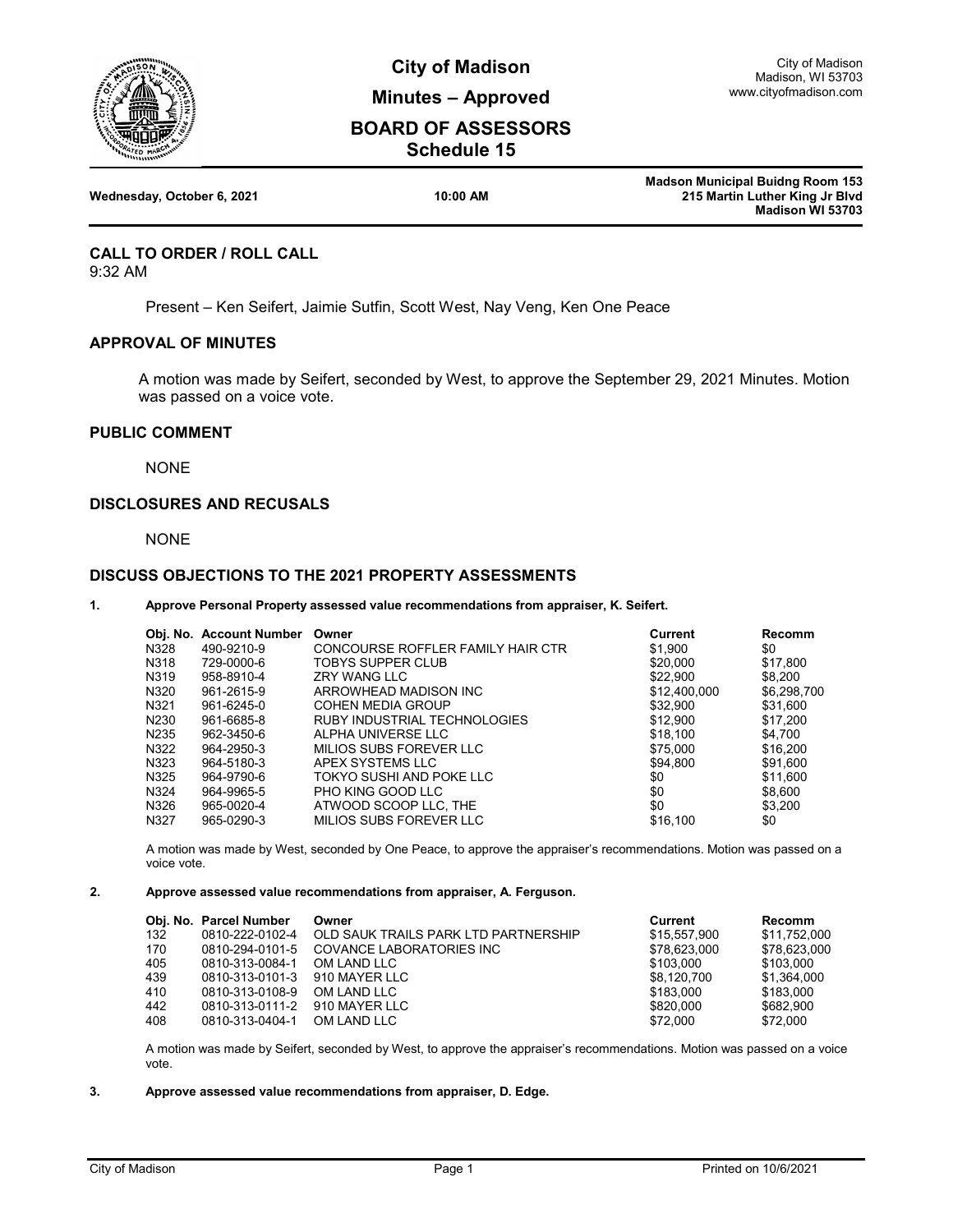A motion was made by Seifert, seconded by One Peace, to approve the appraiser's recommendations. Motion was passed on a voice vote.

#### **4. Approve assessed value recommendations from appraiser, I. Sullivan.**

|     | Obi. No. Parcel Number | Owner                             | Current     | Recomm    |
|-----|------------------------|-----------------------------------|-------------|-----------|
| 165 | 0709-184-0220-0        | MAASCH LIVING TRUST               | \$1.049.500 | \$780.000 |
| 453 |                        | 0709-204-0631-5 BRYAN, ALBERT R   | \$254.200   | \$342.000 |
| 10  |                        | 0709-204-1022-5 NO VENTURES 4 LLC | \$340,000   | \$340.000 |
| 325 |                        | 0710-203-0202-3 BROWER, REBECCA A | \$321.600   | \$321.600 |

A motion was made by One Peace, seconded by Sutfin, to approve the appraiser's recommendations. Motion was passed on a voice vote.

### **5. Approve assessed value recommendations from appraiser, J. Sutfin.**

|       | Obj. No. Parcel Number | Owner                                | <b>Current</b> | <b>Recomm</b> |
|-------|------------------------|--------------------------------------|----------------|---------------|
| N9009 | 0709-011-0913-6        | URBAN LEAGUE OF GREATER MADISON INC  | \$200,000      | \$126,000     |
| N9012 | 0709-324-2414-9        | LATHAM, LYNNETA                      | \$210,000      | \$104.600     |
| N9006 | 0709-351-0104-1        | LEWIS, ALEXANDRA GEE                 | \$150,000      | \$97,300      |
| N9013 | 0709-351-0107-5        | URBAN LEAGUE OF GREATER MADISON INC  | \$130,000      | \$108,000     |
| N9014 | 0709-351-0120-7        | PEARSON, MAIA                        | \$0            | \$129,600     |
| N9020 | 0709-351-0204-9        | <b>WHITE, LATRICE</b>                | \$180,000      | \$119.100     |
| N9018 | 0709-351-0206-5        | URBAN LEAGUE OF GREATER MADISON INC  | \$175,000      | \$132,000     |
| N9019 | 0709-352-0506-7        | <b>WARREN, TERENCE &amp; MONICA</b>  | \$220,000      | \$123,000     |
| N9007 | 0709-352-0626-3        | URBAN LEAGUE OF GREATER MADISON INC  | \$180,000      | \$138,000     |
| N9008 | 0709-364-0326-4        | CUNNINGHAM, LATORSHA                 | \$208,600      | \$136.200     |
| N9015 | 0710-062-0434-2        | URBAN LEAGUE OF GREATER MADISON INC. | \$208.700      | \$138,000     |
| N9016 | 0710-194-0717-3        | SABALLY, YERO & ISATOU               | \$212,000      | \$131.800     |
| 313   | 0710-302-1006-8        | DORRIS, MELINDA L                    | \$415,000      | \$391.900     |
| N9010 | 0810-302-1018-2        | URBAN LEAGUE OF GREATER MADISON INC  | \$210,000      | \$144.000     |
| N9017 | 0810-314-0426-3        | URBAN LEAGUE OF GREATER MADISON INC  | \$200,000      | \$114,000     |
| N9011 | 0810-323-0920-6        | URBAN LEAGUE OF GREATER MADISON INC  | \$160,000      | \$114.000     |

A motion was made by One Peace, seconded by West, to approve the appraiser's recommendations. Motion was passed on a voice vote.

### **6. Approve assessed value recommendations from appraiser, K. Veng.**

|     | Obi. No. Parcel Number | Owner                                                | Current   | Recomm    |
|-----|------------------------|------------------------------------------------------|-----------|-----------|
| 447 | 0608-041-0702-2        | TRMCKENZIE INC                                       | \$9.500   | \$8.800   |
| 446 |                        | 0709-294-2709-9 NORDEEN, ANDREW D & JOANNE F NORDEEN | \$518,800 | \$499,000 |
| 343 |                        | 0710-194-0401-2 ROBERTS, DAVID                       | \$177.700 | \$163,000 |

A motion was made by West, seconded by Seifert, to approve the appraiser's recommendations. Motion was passed on a voice vote.

## **7. Approve assessed value recommendations from appraiser, M. Pudelwitts.**

|     | Obj. No. Parcel Number | Owner                    | Current     | <b>Recomm</b> |
|-----|------------------------|--------------------------|-------------|---------------|
| 314 | 0708-251-0301-6        | JOEL BAHR 6502 LLC       | \$1.262.000 | \$1,130,000   |
| 224 | 0709-201-0416-7        | 3609 UNIVERSITY AVE LLC  | \$1.106.000 | \$1.540.000   |
| 218 | 0709-221-1507-1        | CHARLY, ROGER            | \$1.075.000 | \$1.075.000   |
| 216 | 0709-221-1706-9        | CHARLY, ROGER            | \$1.488,000 | \$1.488.000   |
| 217 | 0709-224-0201-4        | <b>CHARLY, ROGER</b>     | \$911.000   | \$911.000     |
| 350 | 0710-272-0402-4        | <b>HQ TRADEWINDS LLC</b> | \$5.940.000 | \$5.670.000   |
| 422 | 0810-222-0105-8        | IA TERRACE DRIVE LLC     | \$3.591.000 | \$3.480.000   |
| 418 | 0810-271-1302-6        | IA HIGH CROSSING LLC     | \$2.940.000 | \$2.910.000   |

A motion was made by West, seconded by Sutfin, to approve the appraiser's recommendations. Motion was passed on a voice vote.

### **8. Approve assessed value recommendations from appraiser, N. Heer.**

|     | Obj. No. Parcel Number | Owner                                                | Current   | Recomm    |
|-----|------------------------|------------------------------------------------------|-----------|-----------|
| 411 |                        | 0709-204-0205-8 REDMAN, PHILLIP J & KRISTIN G REDMAN | \$517,600 | \$484,000 |
| 148 |                        | 0709-204-1027-5 PATSON, COURTNEY N ET AL             | \$398.300 | \$383.000 |